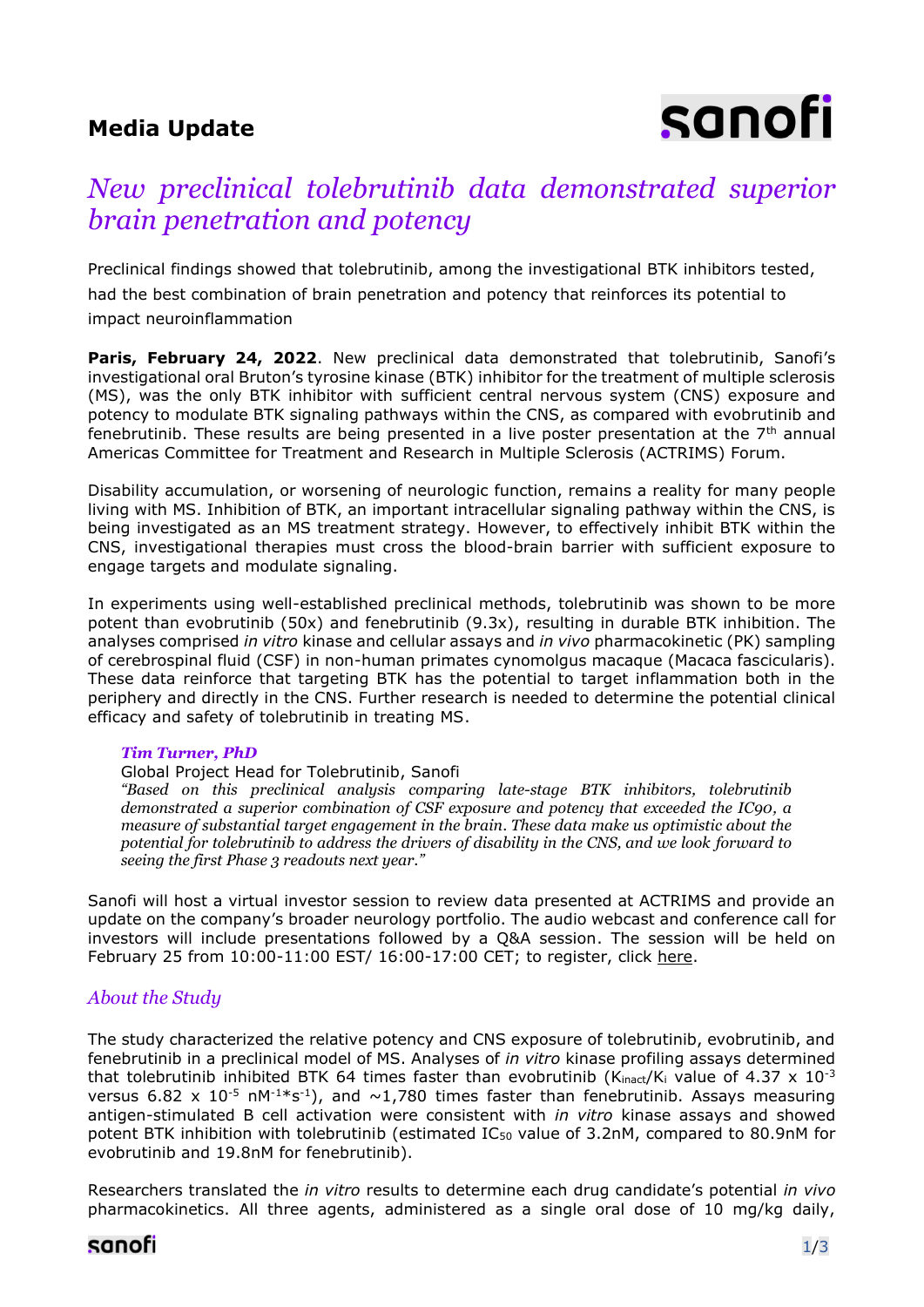achieved similar CSF concentrations in cynomolgus monkeys. Tolebrutinib CSF concentrations  $(4.8 \text{ ng/mL})$  (kp,uu CSF=0.40) exceeded the estimated IC90 (3.1  $\text{ng/mL}$ ), while both evobrutinib  $(3.2 \text{ ng/mL})$  (kp,uu CSF=0.13) and fenebrutinib  $(12.9 \text{ ng/mL})$  (kp,uu CSF=0.15) failed to reach exposure levels approaching their IC90 values (144 and 40.6 ng/mL, respectively).

The analyses of *in vitro* kinase and cellular assays were conducted by a third-party vendor and test articles were provided in a blinded fashion, identified by a code generated by Sanofi. In the non-human primate pharmacokinetic studies, three healthy male animals were used in a crossover study conducted by a third-party vendor. All test articles were provided in a blinded fashion.

#### *About tolebrutinib*

Tolebrutinib is an investigational brain-penetrant Bruton's tyrosine kinase inhibitor that achieves CSF concentrations needed for targeting B lymphocytes and microglial cells. Tolebrutinib is being evaluated in Phase 3 clinical trials for the treatment of relapsing forms of MS (RMS), nonrelapsing secondary progressive MS (nrSPMS), and primary progressive MS (PPMS), and its safety and efficacy have not been evaluated by any regulatory authority worldwide. For more information on tolebrutinib clinical trials, please visit www.clinicaltrials.gov.

#### *About Sanofi*

We are an innovative global healthcare company, driven by one purpose: we chase the miracles of science to improve people's lives. Our team, across some 100 countries, is dedicated to transforming the practice of medicine by working to turn the impossible into the possible. We provide potentially life-changing treatment options and life-saving vaccine protection to millions of people globally, while putting sustainability and social responsibility at the center of our ambitions.

Sanofi is listed on EURONEXT: SAN and NASDAQ: SNY

#### *Media Relations*

**Sandrine Guendoul** | + 33 6 25 09 14 25 | [sandrine.guendoul@sanofi.com](mailto:sandrine.guendoul@sanofi.com) **Sally Bain** | + 1 617 834 6026 | [sally.bain@sanofi.com](mailto:sally.bain@sanofi.com) **Chrystel Baude** | + 33 6 70 98 70 59 | [chrystel.baude@sanofi.com](mailto:chrystel.baude@sanofi.com) **Nicolas Obrist** | + 33 6 77 21 27 55 | [nicolas.obrist@sanofi.com](mailto:nicolas.obrist@sanofi.com) **Victor Rouault** | + 33 6 70 93 71 40 | [victor.rouault@sanofi.com](mailto:victor.rouault@sanofi.com) **Lisa Zobel** | + 1 908 967 4605 | [lisa.zobel@sanofi.com](mailto:lisa.zobel@sanofi.com)

#### *Investor Relations*

**Eva Schaefer-Jansen** | + 33 7 86 80 56 39 | [eva.schaefer-jansen@sanofi.com](mailto:eva.schaefer-jansen@sanofi.com) **Arnaud Delépine** | + 33 6 73 69 36 93 | [arnaud.delepine@sanofi.com](mailto:arnaud.delepine@sanofi.com) **Corentine Driancourt** | + 33 6 40 56 92 21 | [corentine.driancourt@sanofi.com](mailto:corentine.driancourt@sanofi.com) Felix Lauscher | + 1 908 612 7239 | [felix.lauscher@sanofi.com](mailto:felix.lauscher@sanofi.com) **Priya Nanduri** | +1 908 981 5560 | [priya.nanduri@sanofi.com](mailto:priya.nanduri@sanofi.com) **Nathalie Pham** | + 33 7 85 93 30 17 | [nathalie.pham@sanofi.com](mailto:nathalie.pham@sanofi.com)

#### **Sanofi Forward-Looking Statements**

*This press release contains forward-looking statements as defined in the Private Securities Litigation Reform Act of 1995, as amended. Forward-looking statements are statements that are not historical facts. These statements include projections and estimates regarding the marketing and other potential of the product, or regarding potential future revenues from the product. Forward-looking statements are generally identified by the words "expects", "anticipates", "believes", "intends", "estimates", "plans" and similar expressions. Although*  Sanofi's management believes that the expectations reflected in such forward-looking statements are reasonable, investors are cautioned *that forward-looking information and statements are subject to various risks and uncertainties, many of which are difficult to predict and generally beyond the control of Sanofi, that could cause actual results and developments to differ materially from those expressed in, or implied or projected by, the forward-looking information and statements. These risks and uncertainties include among other things, unexpected regulatory actions or delays, or government regulation generally, that could affect the availability or commercial potential of the product, the fact that product may not be commercially successful, the uncertainties inherent in research and development, including future clinical data and analysis of existing clinical data relating to the product, including post marketing, unexpected safety, quality or manufacturing issues, competition in general, risks associated with intellectual property and any related future litigation and the ultimate outcome of such litigation, and volatile economic and market conditions, and the impact that COVID-19 will have on us, our customers, suppliers, vendors, and other business partners, and the financial condition of any one of them, as well as on our employees and on the global economy as a whole. Any material effect of COVID-19 on any of the foregoing could also adversely impact us. This situation is changing rapidly and additional impacts may arise of which we are not currently aware and may exacerbate other previously identified risks. The risks and uncertainties also include the uncertainties discussed or identified in the public filings with the SEC and the AMF made*